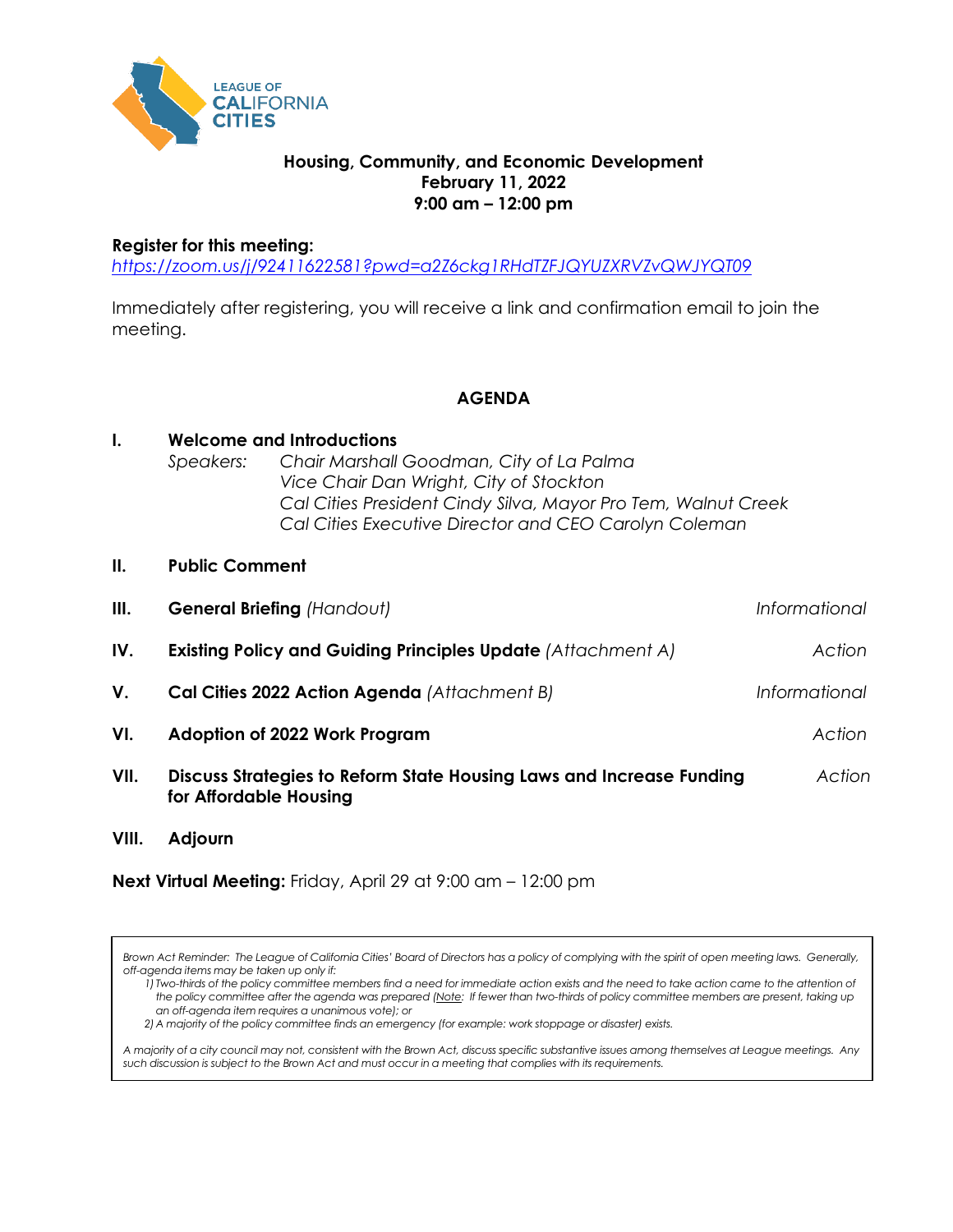

# **Summary of Existing Policies and Guiding Principles February 2022**

# **Housing, Community and Economic Development**

*Scope of Responsibility*

The principle behind the policies reviewed by the Committee on Housing, Community and Economic Development (HCED) is to foster local control of community planning decisions as they relate to land use and economic development. The issues within the purview of the HCED Committee include general plans and zoning, housing affordability, rent control, subdivision map act, residential care facilities, other land use regulation, development fees including school fee adequacy, annexation and incorporation policy, development agreements, building standards including seismic safety standards, economic development policy including redevelopment and enterprise zones, military base closure and reuse, mobile home regulation, and sign regulation.

*Summary of Existing Policy and Guiding Principles*

# **Planning And Zoning**

## General Plans

Cal Cities supports the use of the general plan as a guide to meeting community planning needs. A city's general plan should guide the individual city's land use planning and strategic decision-making. A city's general plan should not be subject to mandatory review by regional or state agencies. General plan requirements should be flexible and provide guidance to local communities without requiring inappropriate levels of detail or mandating new topics or elements. Cal Cities supports guidance by expert state agencies in a consultation format but opposes granting mandatory review, certification or other approval authority to another level of government.

# Water Supply and Land Use Planning

Cal Cities supports having the best information available on the reliability of water supplies when land use decisions are made by local agencies, while protecting and retaining local land use decision-making authority.

# Zoning

Cal Cities believes local zoning is a primary function of cities and is an essential component of home rule. The process of adoption, implementation and enforcement of zoning ordinances should be open and fair to the public and enhance the responsiveness of local decision-makers. State policy should leave local siting and use decisions to the city and not interfere with local prerogative beyond providing a constitutionally valid procedure for adopting local regulations. State agency siting of facilities, including campuses and office buildings, should be subject to local notice and hearing requirements in order to meet concerns of the local community. Cal Cities opposes legislation that seeks to limit local authority over parking requirements.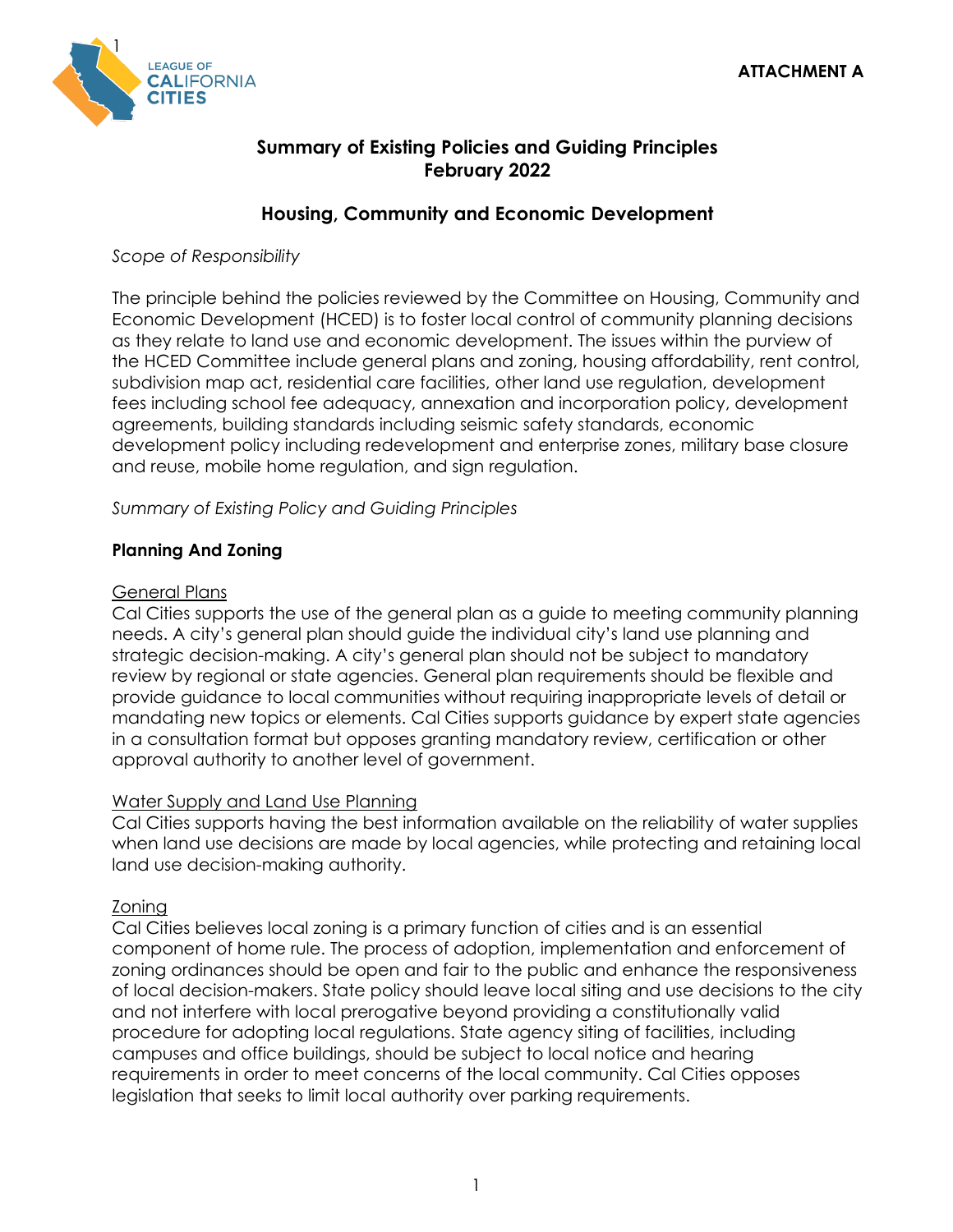#### **Housing Element**

Housing issues should be addressed in the general plan as other planning issues are. The housing element should be prepared for the benefit of local governments and should have equal status with the other elements of the general plan.

The projections of regional and local growth and the allocations of housing units should account for state and local planning factors and should be subject to a formal hearing and appeal process to ensure that they are realistic. Cities should be allowed to work together to allocate housing units among themselves within a subregion. Appeals should be heard by politically accountable officials at the state and regional levels. Allocated housing units are not a production requirement as cities do not construct housing.

Cities should focus their efforts on facilitating the production of below market rate housing units. Local government efforts should be subject to realistic performance standards, not to arbitrary state agency review of the housing element. Local government housing efforts should be rewarded by incentives. These incentives should include streamlining by not being subject to the Department of Housing and Community Development review, priority ranking for discretionary funds, and new discretionary funds available for general fund purposes.

Cal Cities supports and encourages legislation that implements comprehensive reforms to the housing element process that:

- Address conflicts between local growth projections and state regional housing need numbers;
- Resolve the problems associated with the distribution of RHNA units within a council of governments;
- Achieve improvements to the housing element review process;
- Develop a neutral dispute resolution process and fair enforcement alternatives to deal with disputes over questions of compliance;
- Require state laws and policies which affect housing and land use to be internally consistent;
- Establish additional legal protections to local agencies that approve affordable housing and that establish local pro-active affordable housing policies; and
- Authorize communities which achieve quantifiable affordable housing production levels to self-certify their housing elements without being subject to state review.

# **Housing Finance**

Cal Cities supports legislation and state and federal programs that assist in providing financing for affordable housing, including the development of fiscal tools and incentives to assist local governments in their efforts to encourage housing and finance the infrastructure to support housing, as well as establishing an ongoing state commitment for funding affordable housing.

Cal Cities supports the re-establishment of federal tax incentives which were in effect prior to 1986 which encouraged private development and ownership of rental housing.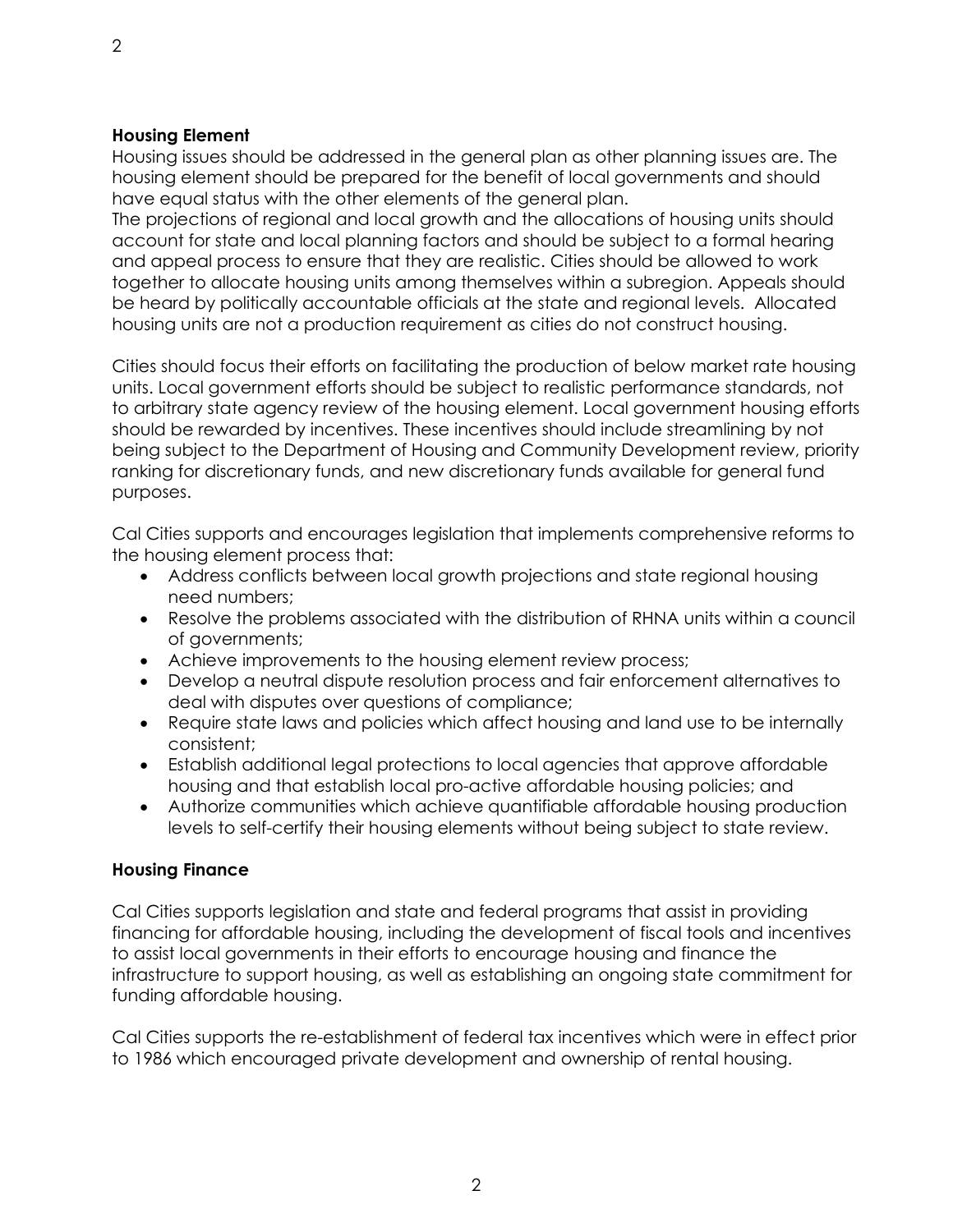# **Economic Development**

# Job Creation, Retention and Expansion

Cal Cities supports legislation that will provide tangible and productive tools and incentives to support job creation and retention in housing-rich, jobs-poor communities, such as the awarding of direct grants to fund the development of infrastructure that results in the creation and retention of jobs; the elimination of matching dollar requirements for economic development and infrastructure state grants; the provision of grant funding for infrastructure planning and design and the creation of economic development strategies; and, allowing cities the maximum flexibility in the use of state funds toward local priorities that support job creation. Cal Cities also encourages the state to adopt policies and programs that establish a comprehensive solution to the infrastructure and jobs/housing needs of all communities within the state.

# Tax Increment Tools

Cal Cities supports the enactment and expansion of tax increment financing authority for economic development, infrastructure, and community revitalization, including recently enacted Enhanced Infrastructure Financing District Law (EIFD), Community Revitalization and Investment Authorities (CRIA) and Annexation Development Plans.

Cal Cities supports the enactment and expansion of state tax incentives that assist city economic development and community revitalization efforts.

# **Eminent Domain**

Cal Cities supports enactment of fair eminent domain reforms that protect homeowners, and opposes proposals that would cripple the ability of state and local agencies to manage development.

# **Tenant Protections**

Cal Cities supports prohibiting landlords from discriminating against tenants who use housing assistance vouchers issued under Section 8 of the United States Housing Act of 1937 and other public assistance towards their rental payments.

Cal Cities also supports requiring landlords that seek to increase monthly rent greater than ten percent to provide tenants 90 day notice before the increase takes effect.

# Rent Control

Cal Cities opposes legislation that restricts the ability of cities to enact rent control ordinances for mobile homes and stick-built housing that are tailored to meet local conditions and circumstances.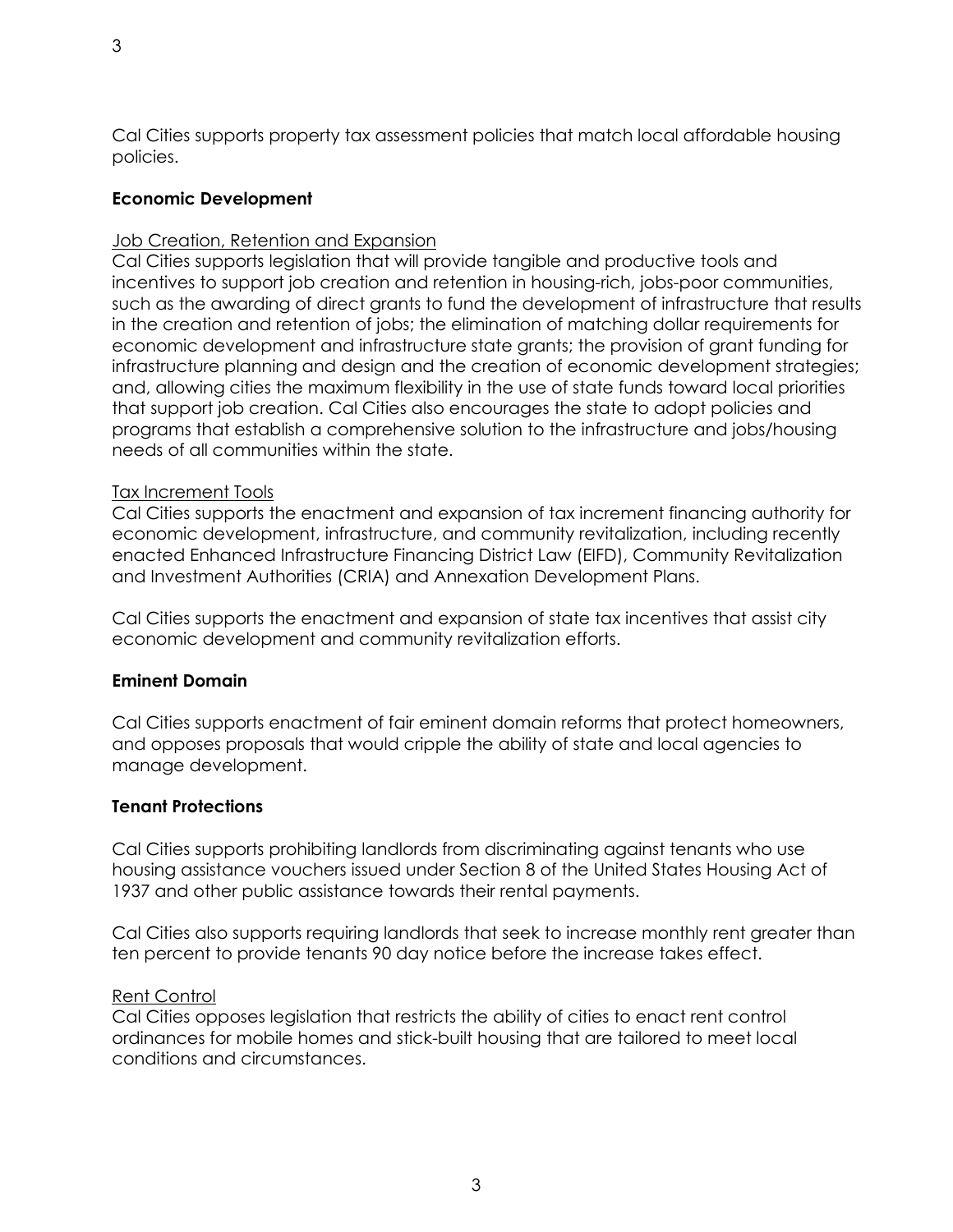# **Subdivision Map Act**

control ordinance.

Cal Cities supports maximizing local control over subdivisions and public improvement financing. Discretion over the conditions and length of subdivision and parcel maps should be retained by cities.

# **Residential Care Facilities**

Cal Cities supports permitting cities to exercise review and land use regulation of group home facilities and residential care facilities in residential neighborhoods including the application of zoning, building and safety standards. State and county licensing agencies should be required to confer with the city's planning agency in determining whether to grant a license to a community care facility. Cal Cities recognizes that better review and regulation of residential care facilities will protect both the community surrounding a facility and the residents within a facility from a poorly managed facility or the absence of state oversight.

Cal Cities supports state legislation to require a minimum distance of 300 feet between all new and existing residential care facilities. Cal Cities supports notification of cities about conditional release participants residing in group homes.

# **Development Fees**

Cal Cities supports providing local discretion in the assessment, collection and usage of development fees. The state should provide infrastructure funding to help local communities meet California's growth demands and to increase housing affordability. Cal Cities opposes limiting the ability of cities to levy fees to provide for infrastructure or services.

Cal Cities recognizes that school facilities are a component of a community's infrastructure and must be maintained to foster positive outcomes for youth and economic development. Cal Cities supports maintaining city discretion over the extent to which legislative authority should be exercised to fully mitigate impacts from development to the adequacy of school facilities. Consistent with maintaining discretion, cities should maintain the ability to condition and deny projects that the city determines inadequately mitigate impacts to community schools.

Cal Cities opposes the elimination of any development fee or tax including excise taxes. Tax shifts and initiative measures have severely limited city abilities to provide for community needs. The state must ensure that cities have adequate revenues for local infrastructure and services.

# **Annexation and Incorporation**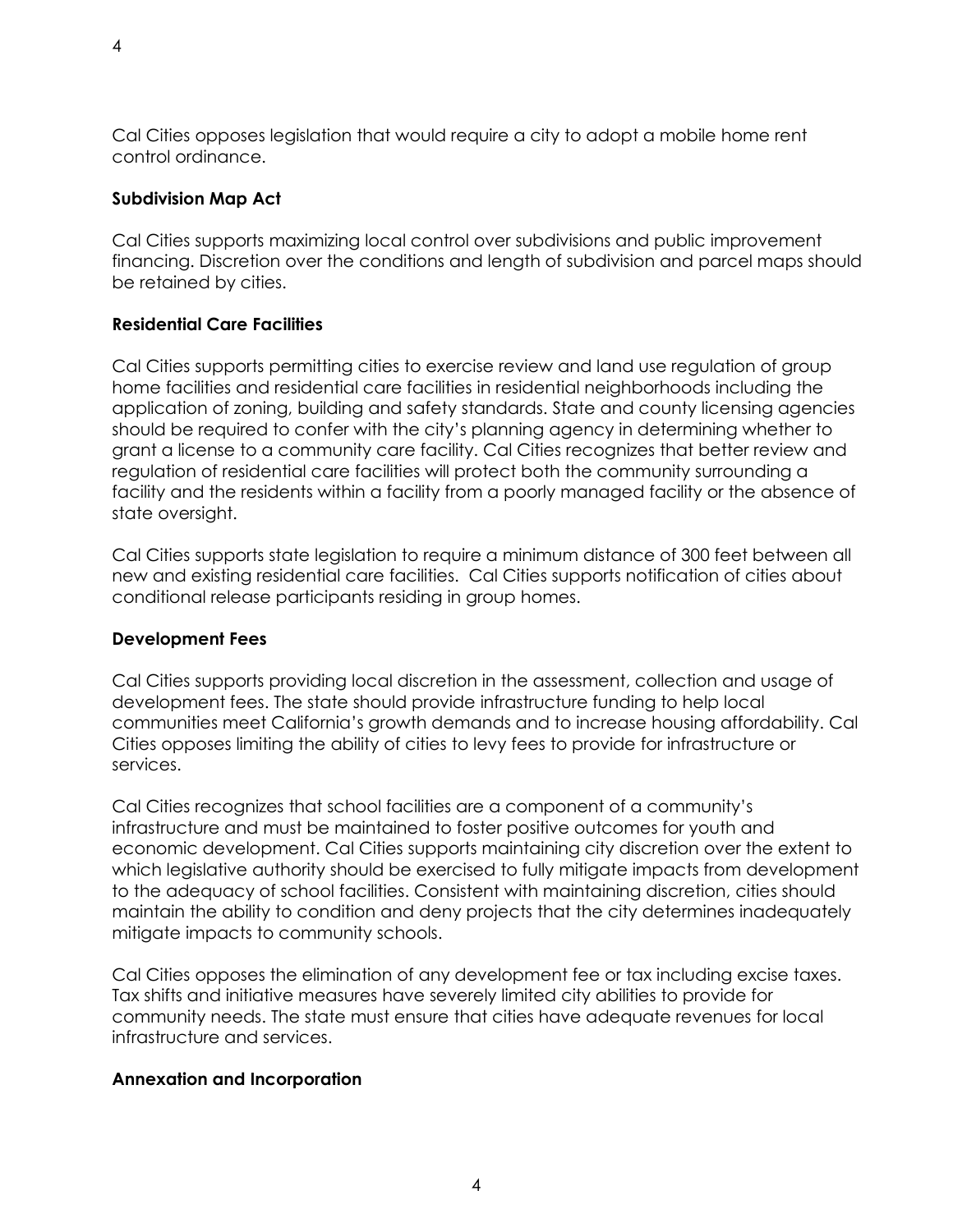Cal Cities supports strengthening city control over urban boundaries. Sphere of Influence law should be modified to ban county development and to allow cities to annex logical growth. The Revenue and Taxation Code should not allow counties to block annexations in exchange for unreasonable property tax sharing agreements. In addition, cities should have expanded authority over adjacent lands outside of their sphere of influence regardless of jurisdictional lines so long as the land is not within another city's sphere. Cities should not be required to incur costs for planning to meet infrastructure needs of unincorporated areas or leveraged to annex areas which would result in unfunded costs.

Cal Cities supports facilitating the incorporation of cities that have met procedural requirements and voter approval. Cal Cities opposes efforts by the Legislature to disincorporate a city for any reason, unless requested by the affected city.

## **Development Agreements**

Cal Cities recognizes voluntary development agreements as one tool for providing flexibility in development approvals.

#### **Building Standards**

Cal Cities supports flexibility in the adoption and implementation of health and safety standards contained in the building codes. Statutes should maximize local control over standards applying to local conditions. Cal Cities opposes new standards imposed by statute rather than regulation.

Cal Cities opposes attempts to have multiple state agencies develop specific or subject related building standards. New building standards should be proposed through the California Standards Commission.

Cal Cities supports authorizing cities to adopt independent occupancy standards to prevent overcrowding and associated health and safety hazards, including fire-related fatalities.

#### **Housing for Homeless**

Housing and programs for homeless and other extremely low-income populations are necessary to ensure quality of life and economic viability for all Californians.

Homelessness is a statewide problem that disproportionately impacts specific communities. The state should make funding and other resources, including enriched services, and outreach and case managers, available to help assure that local governments have the capacity to address the needs of the homeless in their communities, including resources for regional collaborations.

Homeless housing is an issue that eludes a statewide, one-size-fits-all solution, and collaboration between local jurisdictions should be encouraged.

State and federal funding programs should be designed to reflect responsibilities imposed by state and federal law.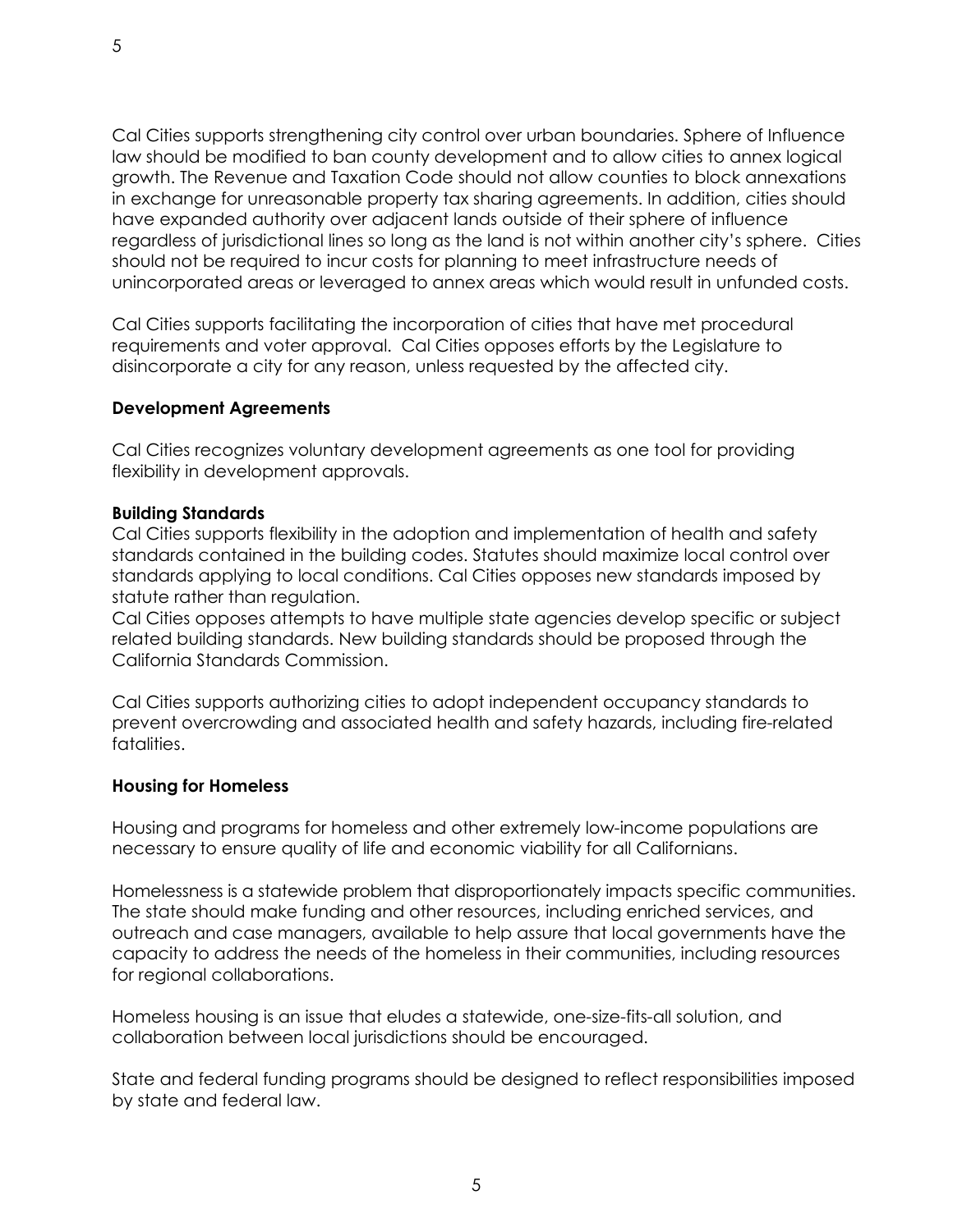#### **Military Base Closure And Reuse**

#### Base Closures and Reuse

Cal Cities supports local decision-making over military base closure and reuse. The affected cities independently or subregionally should work together towards efficient reuse planning.

#### Economic Reuse

Cal Cities supports incentives for broad economic reuse of closed military facilities. Cities should work on a regional and interstate basis to maintain economic productivity. Economic reuse includes both reuse of military facilities and the retooling of related industries to continue to provide jobs for residents of California's cities.

#### **Mobile Home Regulation**

Cal Cities supports initiatives that maintain cities as the enforcement authority for mobile home regulation.

Cal Cities supports the preservation of existing mobile home parks as an important source of affordable housing.

#### **Sign Regulation**

Cal Cities supports the authority of cities to regulate billboards and other signage. Cal Cities opposes mandatory local abatement programs.

#### **Principles for Smart Growth**

#### Well-Planned New Growth

Recognize and preserve open space, watersheds, environmental habitats, and agricultural lands, while accommodating new growth in compact forms, in a manner that:

- De-emphasizes automobile dependency;
- Integrates the new growth into existing communities;
- Creates a diversity of affordable housing near employment centers; and
- Provides job opportunities for people of all ages and income levels.

#### Maximize Existing Infrastructure

Accommodate additional growth by first focusing on the use and reuse of existing urbanized lands supplied with infrastructure, with an emphasis on reinvesting in the maintenance and rehabilitation of existing infrastructure.

#### Support Vibrant City Centers

Give preference to the redevelopment and reuse of city centers and existing transportation corridors by supporting and encouraging:

- Mixed use development;
- Housing opportunities for all income levels;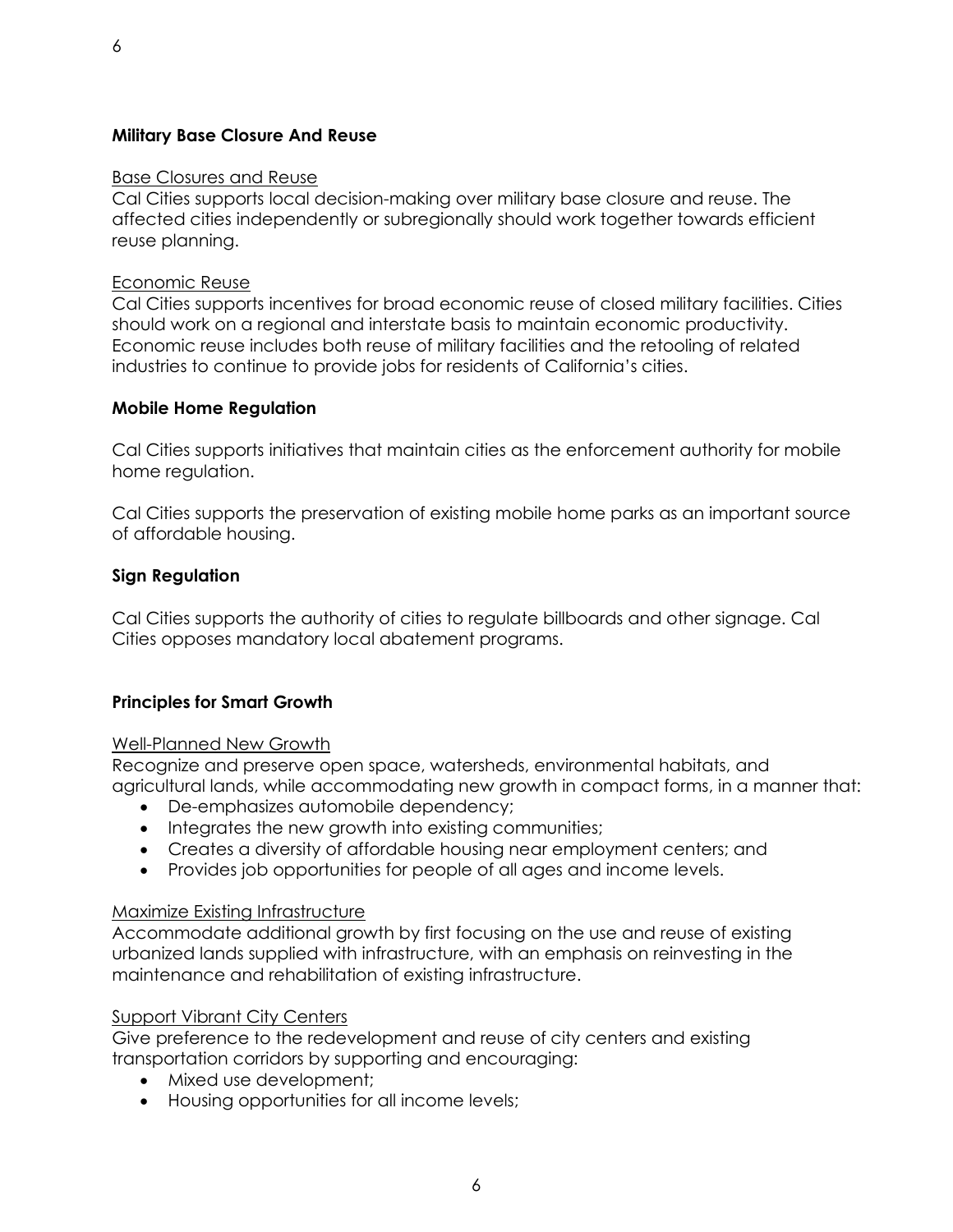- Safe, reliable and efficient multi-modal transportation systems; and
- Retaining existing businesses and promoting new business opportunities that produce quality local jobs.

# Coordinated Planning For Regional Impacts

Coordinate planning with neighboring cities, counties, and other governmental entities so that there are agreed upon regional strategies and policies for dealing with the regional impacts of growth on transportation, housing, schools, air, water, wastewater, solid waste, natural resources, agricultural lands and open space.

## Support High-Quality Education and School Facilities

Develop and maintain high quality public education and neighborhood-accessible school facilities as a critical determinant in:

- Making communities attractive to families;
- Maintaining a desirable and livable community;
- Promoting life-long learning opportunities;
- Enhancing economic development; and
- Providing a work force qualified to meet the full range of job skills required in the future economy.

## Build Strong Communities

Support and embrace the development of strong families and socially and ethnically diverse communities, by:

- Working to provide a balance of jobs and housing within the community;
- Avoiding the displacement of existing residents;
- Reducing commute times;
- Promoting community involvement;
- Enhancing public safety; and
- Providing and supporting educational, mentoring and recreational opportunities.

#### Emphasize Joint Use of Facilities

Emphasize the joint use of existing compatible public facilities operated by cities, schools, counties and state agencies, and take advantage of opportunities to form partnerships with private businesses and nonprofit agencies to maximize the community benefit of existing public and private facilities.

#### Support Entrepreneurial/Creative Efforts

Support local economic development efforts and endeavors to create new products, services and businesses that will expand the wealth and job opportunities for all social and economic levels.

#### Encourage Full Community Participation

Foster an open and inclusive community dialogue and promote alliances and partnerships to meet community needs.

#### Establish a Secure Local Revenue Base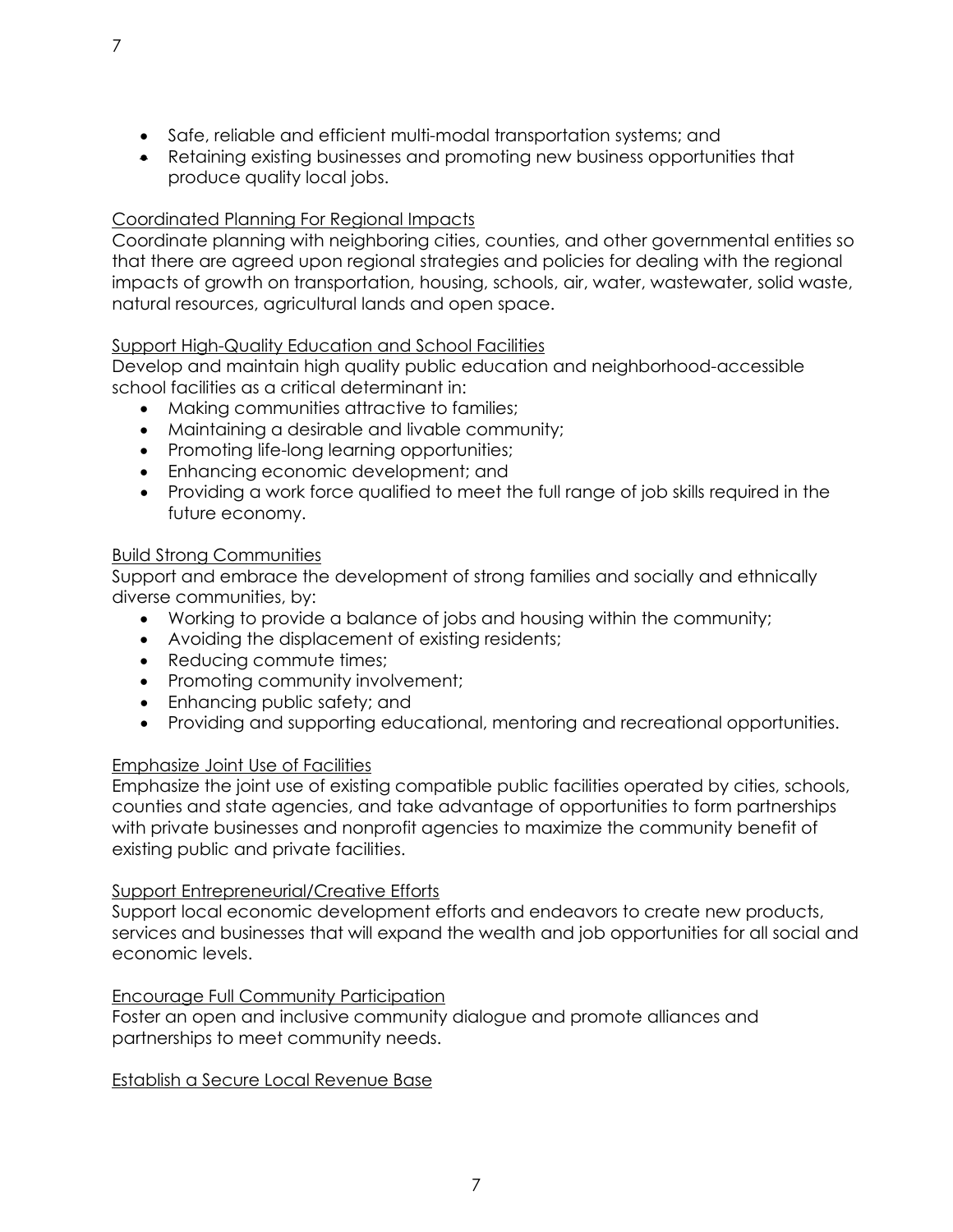Support the establishment of a secure, balanced and discretionary local revenue base necessary to provide the full range of needed services and quality land use decisions.

## **Residential Insurance Policy**

Cal Cities believes homeowners should be insured for the value of rebuilding a home to current building standards. Cal Cities supports measures to increase transparency in insurance policies so that homeowners can make informed decisions.

Cal Cities believes residents who have experienced a wildfire or other natural disaster are entitled to fair residential property insurance practices that provide flexibility to rebuild, including that insured property owners should not lose insurance coverage during the rebuilding effort.

Cal Cities also believes residential property insurance policies should not be canceled based on weather-related claims or immediately following a disaster.

**Note**: Cal Cities will review new legislation to determine how it relates to existing Cal Cities policies and guiding principles. In addition, because this document is updated every two years to include policies and guiding principles adopted by Cal Cities during the previous two years, there may be new, evolving policies under consideration or adopted by Cal Cities that are not reflected in the current version of this document. However, all policies adopted by Cal Cities Board of Directors or Cal Cities General Assembly become Cal Cities policy and are binding on Cal Cities, regardless of when they are adopted and whether they appear in the current version of "Summary of Existing Policies and Guiding Principles."